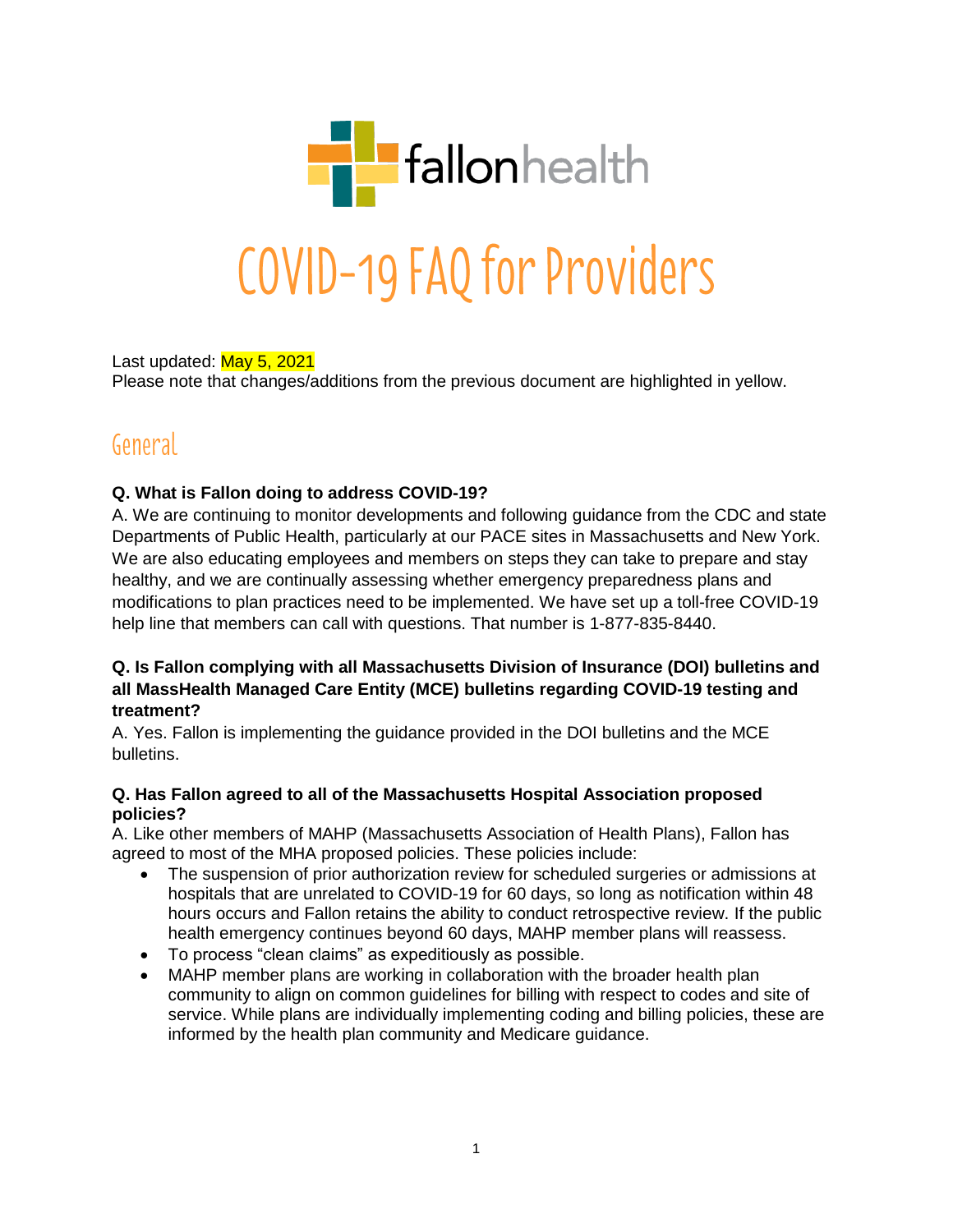#### **Q. Is Fallon suspending sequestration reductions on claims payments?**

A. Yes. In compliance with the CARES act, Fallon has suspended sequestration reductions on claim payments to providers for services rendered to Fallon Health Medicare Advantage members beginning on May 1, 2020 through December 31, 2021.

# Billing

## **Q. How should I bill for COVID-19 vaccinations?**

A. **For Fallon Medicare Care Plus, Fallon Medicare Care Plus Central, NaviCare HMO-SNP and Summit ElderCare**, providers should bill the appropriate CMS Medicare Administrative Contractor directly for the administration of the vaccine

- [https://www.cms.gov/Medicare/Medicare-Contracting/FFSProvCustSvcGen/MAC-](https://www.cms.gov/Medicare/Medicare-Contracting/FFSProvCustSvcGen/MAC-Website-List)[Website-List](https://www.cms.gov/Medicare/Medicare-Contracting/FFSProvCustSvcGen/MAC-Website-List)
- CMS has provided this tool kit for assistance <https://www.cms.gov/files/document/COVID-19-toolkit-issuers-MA-plans.pdf>

A. **For Fallon 365 Care, Berkshire Fallon Health Collaborative, Wellforce Care Plan and Navicare SCO,** contracted and non-contracted providers should submit a claim for the vaccine administration with an accompanying claim line for the vaccine with an SL modifier and a charge of \$0.00 using the following codes:

Administration CPT Codes:

- 0001A (IMM ADMN SARSCOV2 30MCG/0.3ML DIL RECON 1ST Dose Pfizer)
- 0002A (IMM ADMN SARSCOV2 30MCG/0.3ML DIL RECON 2ND Dose Pfizer)
- 0011A (IMM ADMN SARSCOV2 100 MCG/0.5 ML 1ST Dose Moderna)
- 0012A (IMM ADMN SARSCOV2 100 MCG/0.5 ML 2ND Dose Moderna
- 0031A (ADM SARSCOV2 VAC AD26 05ML Janssen)

Vaccine CPT Codes:

- 91300 (SARSCOV2 Vaccine DIL RECON 30 MCG/0.3 ML IM USE Pfizer)
- 91301 (SARSCOV2 Vaccine 100 MCG/0.5 ML IM USE Moderna)
- 91303 (SARSCOV2 VAC AD26 05ML IM Janssen)

A. **For commercial members**, contracted and non-contracted providers should bill for the administration of the vaccine only using the administration CPT Codes:

- 0001A (IMM ADMN SARSCOV2 30MCG/0.3ML DIL RECON 1ST Dose Pfizer)
- 0002A (IMM ADMN SARSCOV2 30MCG/0.3ML DIL RECON 2ND Dose Pfizer)
- 0011A (IMM ADMN SARSCOV2 100 MCG/0.5 ML 1ST Dose Moderna)
- 0012A (IMM ADMN SARSCOV2 100 MCG/0.5 ML 2ND Dose Moderna
- 0031A (ADM SARSCOV2 VAC AD26 05ML Janssen)

## **Q. How should I bill for COVID-19 related testing?**

A. Fallon Health is covering medically necessary testing for the diagnosis of COVID-19, documentation in the patient's medical record must support medical necessity for ordering the test. Please see the chart on the next page for details.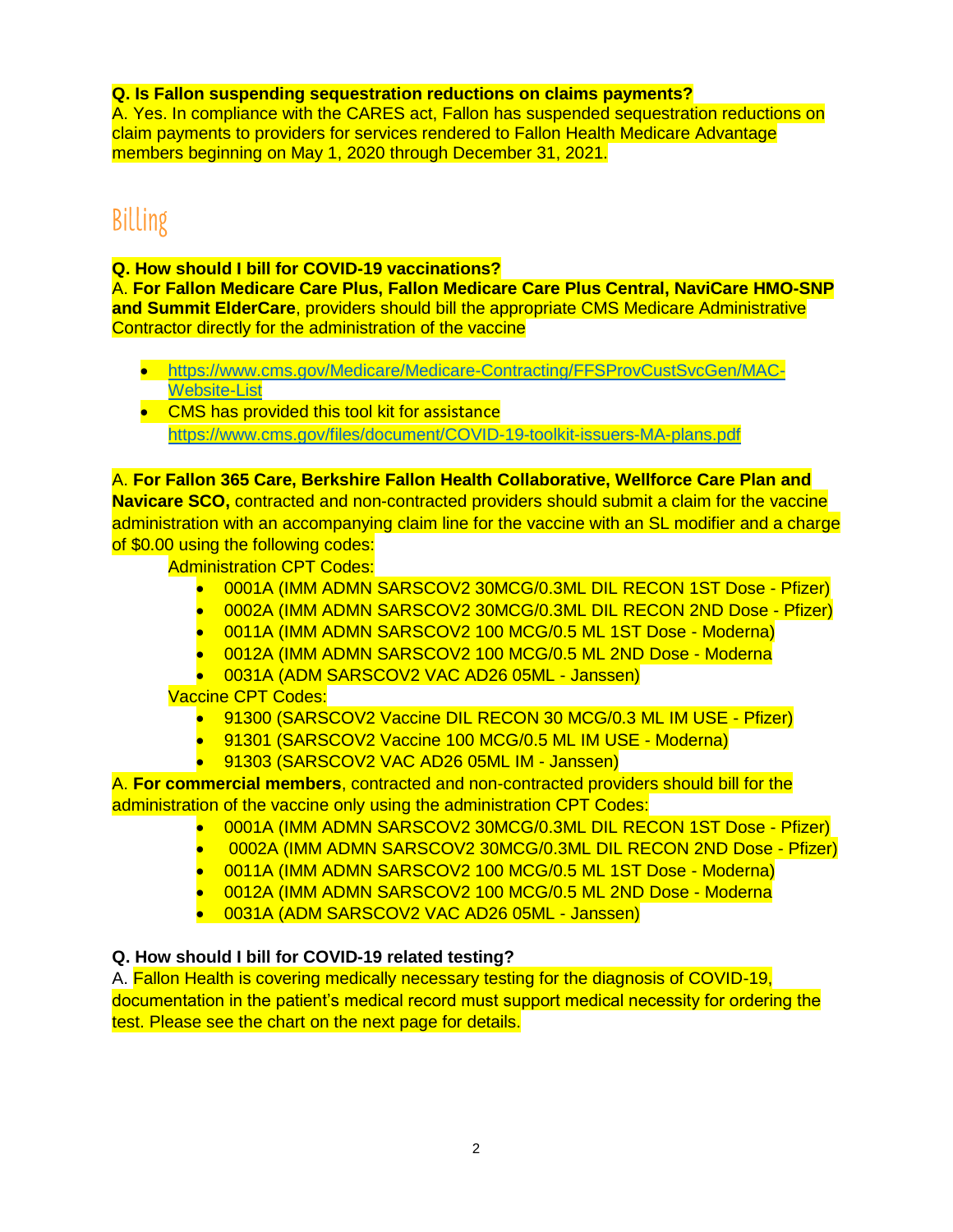| <b>Code</b> | <b>Description</b>                                                                                                                                                                                                                                                                                                                                                       | <b>Type of Test</b>                                                                                                                                             | Prior<br><b>Authorization</b> |
|-------------|--------------------------------------------------------------------------------------------------------------------------------------------------------------------------------------------------------------------------------------------------------------------------------------------------------------------------------------------------------------------------|-----------------------------------------------------------------------------------------------------------------------------------------------------------------|-------------------------------|
|             |                                                                                                                                                                                                                                                                                                                                                                          |                                                                                                                                                                 | <b>Requirements</b>           |
| 87635       | Infectious agent detection by nucleic acid (DNA or<br>RNA); severe acute respiratory syndrome coronavirus 2<br>(SARS-CoV-2) (Coronavirus disease [COVID-19]),<br>amplified probe technique                                                                                                                                                                               | <b>COVID-19 Diagnostic Test</b>                                                                                                                                 | <b>Covered</b>                |
| 86328       | Immunoassay for infectious agent antibody(is), qualitative<br>or semi quantitative, single step method (eg, reagent strip);<br>severe acute respiratory syndrome coronavirus 2 (SARS-<br>CoV-2) (Coronavirus disease [COVID-19])                                                                                                                                         | <b>COVID-19 Antibody Test</b>                                                                                                                                   | <b>Covered w/ PA</b>          |
| 86769       | Antibody; severe acute respiratory syndrome coronavirus 2<br>(SARS-CoV-2) (Coronavirus disease [COVID-19])                                                                                                                                                                                                                                                               | <b>COVID-19 Antibody Test</b>                                                                                                                                   | Covered w/ PA                 |
| 0202U       | Infectious disease (bacterial or viral respiratory tract<br>infection), pathogen-specific nucleic acid (DNA or RNA), 22 Test<br>targets including severe acute respiratory syndrome<br>coronavirus 2 (SARS-CoV-2), qualitative RT-PCR,<br>nasopharyngeal swab, each pathogen reported as                                                                                 | <b>Proprietary COVID-19 Diagnostic Panel</b><br>BioFire® Respiratory Panel 2.1 (RP2.1),<br><b>BioFire® Diagnostics, BioFire®</b>                                | Covered w/ PA                 |
|             | detected or not detected                                                                                                                                                                                                                                                                                                                                                 | Diagnostics, LLC                                                                                                                                                |                               |
| 87426       | Infectious agent antigen detection by immunoassay<br>technique, (eg, enzyme immunoassay [EIA], enzymelinked<br>immunosorbent assay [ELISA], immunochemiluminometric<br>assay [IMCA]) qualitative or semi quantitative, multiple-step<br>method; adenovirus enteric types 40/41; severe acute<br>respiratory syndrome coronavirus (eg, SARS-CoV,<br>SARSCoV-2 [COVID-19]) | <b>COVID-19 Diagnostic Test</b>                                                                                                                                 | <b>Covered</b>                |
|             | 0223U Infectious disease (bacterial or viral respiratory tract<br>infection), pathogenspecific nucleic acid (DNA or<br>RNA), 22 targets including severe acute respiratory<br>syndrome coronavirus 2 (SARS-CoV-2), qualitative<br>RT-PCR, nasopharyngeal swab, each pathogen<br>reported as detected or not detected                                                     | <b>Proprietary COVID-19 Diagnostic</b><br><b>Panel Test</b><br><b>QIAstat-Dx Respiratory SARS-CoV-2</b><br><b>Panel, QIAGEN Sciences, QIAGEN</b><br><b>GMbH</b> | Covered w/ PA                 |
| 0224U       | Antibody, severe acute respiratory syndrome<br>coronavirus 2 (SARSCoV-2) (Coronavirus disease<br>[COVID-19]), includes titer(s), when performed                                                                                                                                                                                                                          | <b>Proprietary COVID-19 Antibody Test</b><br><b>COVID-19 Antibody Test, Mt Sinai,</b><br><b>Mount Sinai Laboratory</b>                                          | Covered w/ PA                 |
| 86408       | Neutralizing antibody, severe acute respiratory<br>syndrome coronavirus 2 (SARS-CoV-2) (Coronavirus<br>disease [COVID-19]); screen                                                                                                                                                                                                                                       | <b>COVID-19 Antibody Test</b>                                                                                                                                   | Covered w/ PA                 |
| 86409       | Neutralizing antibody, severe acute respiratory<br>syndrome coronavirus 2 (SARS-CoV-2) (Coronavirus<br>disease [COVID-19]); titer                                                                                                                                                                                                                                        | <b>COVID-19 Antibody Test</b>                                                                                                                                   | Covered w/ PA                 |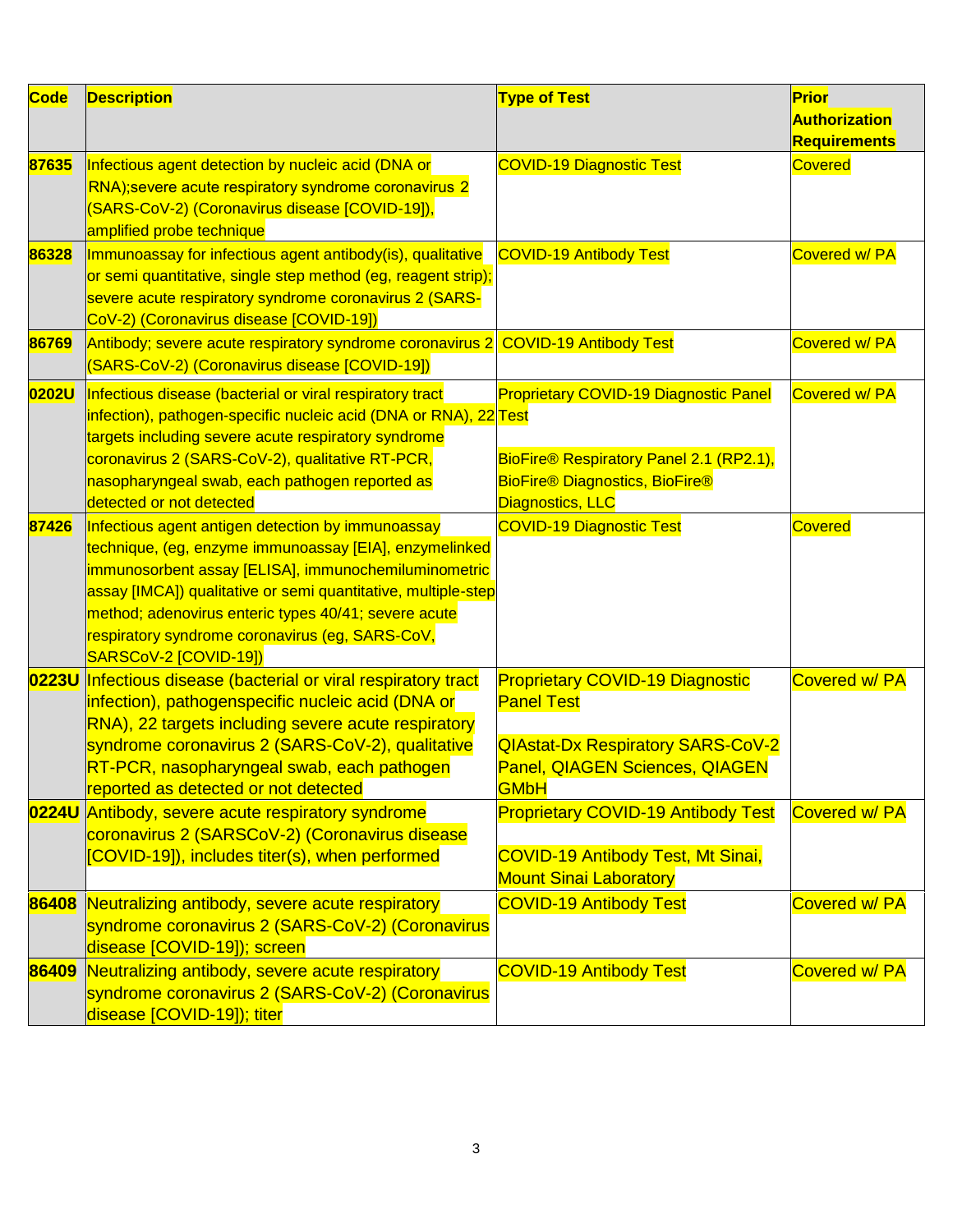| <b>Code</b> | <b>Description</b>                                                                                                                                                                                                                                                                                                                                                            | <b>Type of Test</b>                                                                                                                                    | Prior<br><b>Authorization</b><br><b>Requirements</b> |
|-------------|-------------------------------------------------------------------------------------------------------------------------------------------------------------------------------------------------------------------------------------------------------------------------------------------------------------------------------------------------------------------------------|--------------------------------------------------------------------------------------------------------------------------------------------------------|------------------------------------------------------|
|             | 0225U Infectious disease (bacterial or viral respiratory tract<br>infection) pathogen-specific DNA and RNA, 21<br>targets, including severe acute respiratory syndrome<br>coronavirus 2 (SARS-CoV-2), amplified probe<br>technique, including multiplex reverse transcription for 2, GenMark Dx, GenMark<br>RNA targets, each analyte reported as detected or<br>not detected | <b>Proprietary COVID-19 Diagnostic</b><br><b>Panel Test</b><br>ePlex® Respiratory Pathogen Panel<br>Diagnostics, Inc                                   | Covered w/ PA                                        |
|             | 0226U Surrogate viral neutralization test (sVNT), severe<br>acute respiratory syndrome coronavirus 2 (SARS-<br>CoV-2) (Coronavirus disease [COVID-19]), ELISA,<br>plasma, serum                                                                                                                                                                                               | <b>Proprietary COVID-19 Antibody Test</b><br>Tru-ImmuneTM, Ethos Laboratories,<br><b>GenScript® USA Inc</b>                                            | Covered w/ PA                                        |
| 86413       | Severe acute respiratory syndrome coronavirus 2<br>(SARS-CoV-2) (Coronavirus disease [COVID-19])<br>antibody, quantitative                                                                                                                                                                                                                                                    | <b>COVID-19 Antibody Test</b>                                                                                                                          | Covered w/ PA                                        |
|             | 87636 Infectious agent detection by nucleic acid (DNA or<br>RNA); severe acute respiratory syndrome coronavirus<br>2 (SARSCoV-2) (Coronavirus disease [COVID-19])<br>and influenza virus types A and B, multiplex amplified<br>probe technique                                                                                                                                | <b>COVID-19 Diagnostic Panel Test</b><br>COVID-19, Influenza A, Influenza B                                                                            | <b>Covered</b>                                       |
| 87637       | Infectious agent detection by nucleic acid (DNA or<br>RNA); severe acute respiratory syndrome coronavirus<br>2 (SARSCoV-2) (Coronavirus disease [COVID-19]),<br>influenza virus types A and B, and respiratory<br>syncytial virus, multiplex amplified probe technique                                                                                                        | <b>COVID-19 Diagnostic Panel Test</b><br>COVID-19, Influenza A, Influenza B,<br><b>RSV</b>                                                             | <b>Covered</b>                                       |
|             | 87811 Infectious agent antigen detection by immunoassay<br>with direct optical (ie, visual) observation; severe<br>acute respiratory syndrome coronavirus 2<br>(SARSCoV-2) (Coronavirus disease [COVID-19])                                                                                                                                                                   | <b>COVID-19 Diagnostic Test</b>                                                                                                                        | <b>Covered</b>                                       |
|             | 0240U Infectious disease (viral respiratory tract infection),<br>pathogen-specific RNA, 3 targets (severe acute<br>respiratory syndrome coronavirus 2 [SARS-CoV-2],<br>influenza A, influenza B), upper respiratory specimen, COVID-19, Influenza A, Influenza B<br>each pathogen reported as detected or not detected                                                        | <b>Proprietary COVID-19 Diagnostic</b><br><b>Panel Test</b><br><b>Xpert® Xpress SARS-CoV-2/</b><br>Flu/RSV (SARS-CoV-2 & Flu<br>targets only), Cepheid | <b>Covered</b>                                       |
| 0241U       | Infectious disease (viral respiratory tract infection),<br>pathogen-specific RNA, 4 targets (severe acute<br>respiratory syndrome coronavirus 2 [SARS-CoV-2],<br>influenza A, influenza B, respiratory syncytial virus<br>[RSV]), upper respiratory specimen, each pathogen<br>reported as detected or not detected                                                           | <b>Proprietary COVID-19 Diagnostic</b><br><b>Panel Test</b><br>COVID-19, Influenza A, Influenza B,<br><b>RSV</b>                                       | <b>Covered</b>                                       |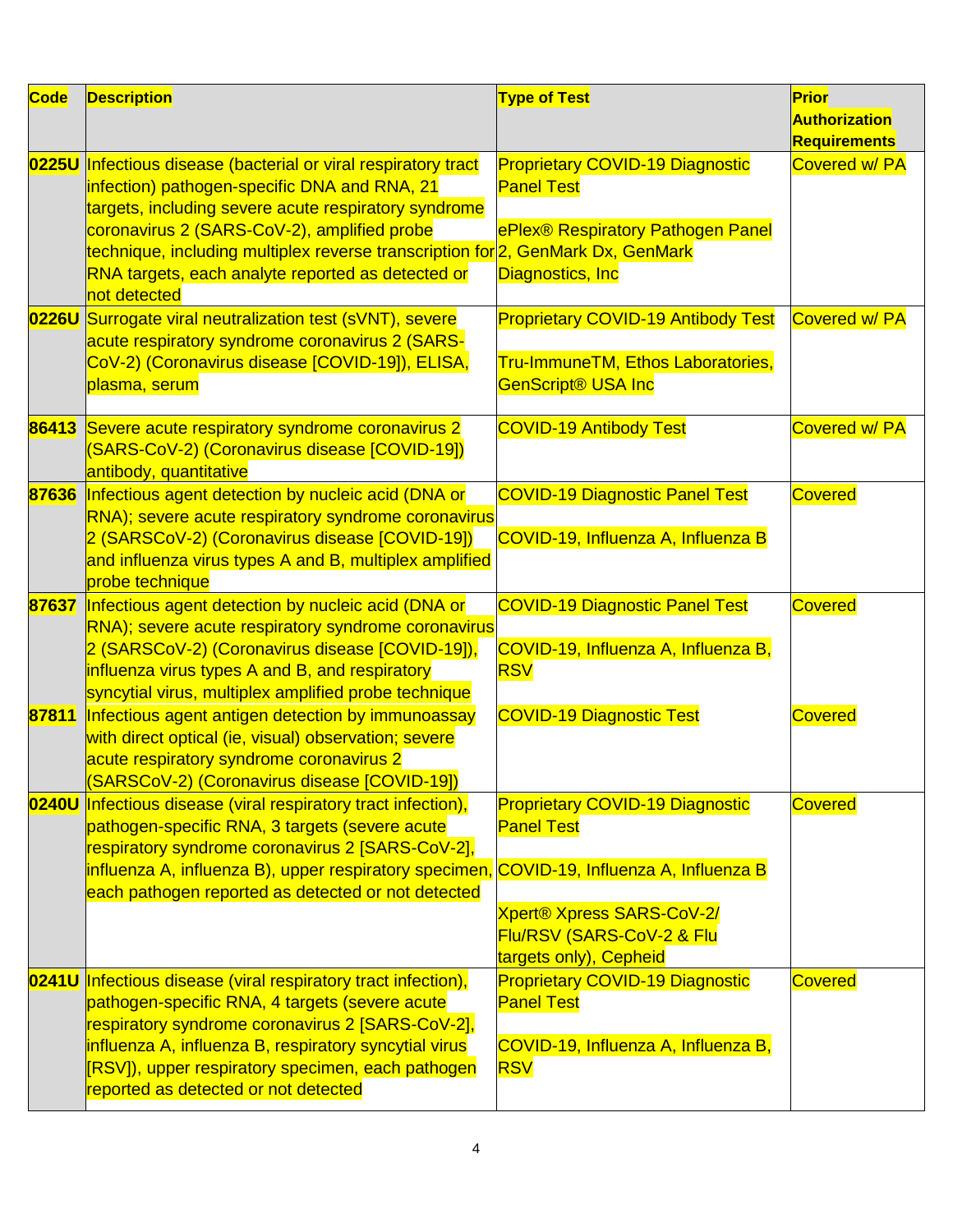| Code  | <b>Description</b>                                                                                                                                                                                                                                                                                                                                                                                                                               | <b>Type of Test</b>                                                                     | Prior<br><b>Authorization</b><br><b>Requirements</b> |
|-------|--------------------------------------------------------------------------------------------------------------------------------------------------------------------------------------------------------------------------------------------------------------------------------------------------------------------------------------------------------------------------------------------------------------------------------------------------|-----------------------------------------------------------------------------------------|------------------------------------------------------|
|       |                                                                                                                                                                                                                                                                                                                                                                                                                                                  | <b>Xpert® Xpress SARS-CoV-2/</b><br>Flu/RSV (SARS-CoV-2 & Flu<br>targets only), Cepheid |                                                      |
| 87428 | Infectious agent antigen detection by immunoassay<br>technique, (eg, enzyme immunoassay [EIA], enzyme-<br>linked immunosorbent assay [ELISA], fluorescence<br>immunoassay [FIA], immunochemiluminometric<br>assay [IMCA]) qualitative or semi quantitative;<br>adenovirus enteric types 40/41; severe acute<br>respiratory syndrome coronavirus (eg, SARS-CoV,<br>SARS-CoV-2 [COVID-19]) and influenza virus types<br>A and B                    | <b>COVID-19 Diagnostic Panel Test</b><br>COVID-19, Influenza A, Influenza B             | <b>Covered</b>                                       |
|       | U0001 CDC 2019 Novel Coronavirus (2019-nCoV) Real-<br><b>Time RT-PCR Diagnostic Panel</b>                                                                                                                                                                                                                                                                                                                                                        | <b>COVID-19 Diagnostic Test</b>                                                         | <b>Covered</b>                                       |
|       | U0002 2019-nCoV Coronavirus, SARS-CoV-2/2019-nCoV<br>(COVID-19), any technique, multiple types or<br>subtypes (includes all targets), non-CDC                                                                                                                                                                                                                                                                                                    | <b>COVID-19 Diagnostic Test</b>                                                         | <b>Covered</b>                                       |
|       | <b>U0003</b> Infectious agent detection by nucleic acid (DNA or<br>RNA); severe acute respiratory syndrome coronavirus<br>2 (SARS-CoV-2) (Coronavirus disease [COVID-19]),<br>amplified probe technique, making use of high<br>throughput technologies as described by CMS-2020-<br>$ 01 - R $                                                                                                                                                   | <b>COVID-19 Diagnostic Test</b>                                                         | <b>Covered</b>                                       |
|       | U0004 2019-nCoV Coronavirus, SARS-CoV-2/2019-nCoV<br>(COVID-19), any technique, multiple types or<br>subtypes (includes all targets), non-CDC, making use<br>of high throughput technologies as described by<br><b>CMS-2020-01-R</b>                                                                                                                                                                                                             | <b>COVID-19 Diagnostic Test</b>                                                         | Covered                                              |
|       | <b>U0005</b> Infectious agent detection by nucleic acid (DNA or<br>RNA); severe acute respiratory syndrome coronavirus U0003 and U0004<br>2 (SARS-CoV-2) (Coronavirus disease [COVID-19]),<br>amplified probe technique, CDC or non-CDC, making<br>use of high throughput technologies, completed within<br>two calendar days from date and time of specimen<br>collection. (List separately in addition to either<br>HCPCS code U0003 or U0004) | Add-on code (can only be billed with                                                    | <b>Covered</b>                                       |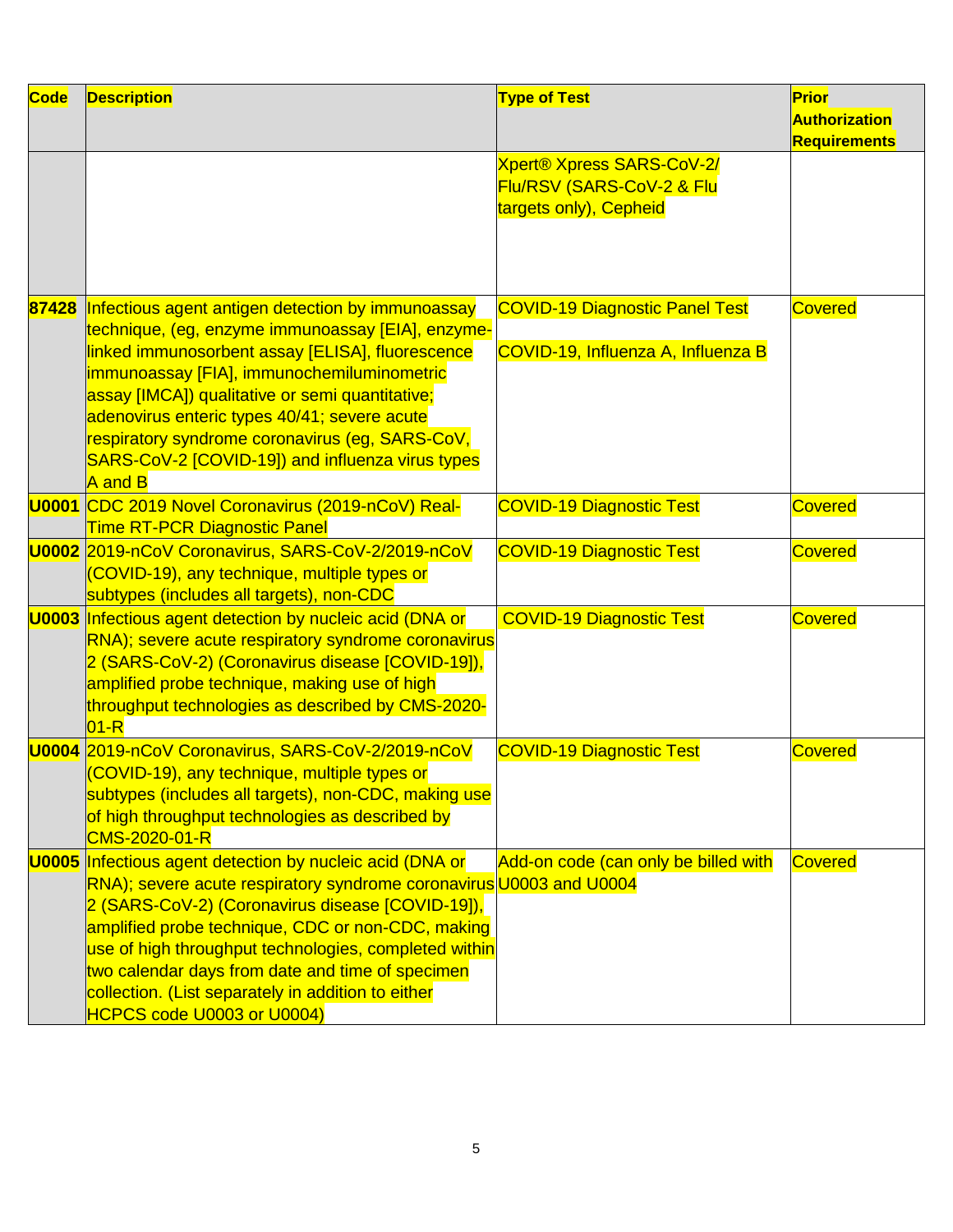## **Q. What diagnosis codes should I use for COVID-19 testing?**

**A.** Please refer to the guidance below.

- For contact with—and (suspected) exposure to—COVID-19, use ICD 10 Diagnosis Code **Z20.822**
- During the COVID-19 pandemic, a screening code is generally not appropriate. Therefore, Z11.52 should be used infrequently.
- **Effective June 1, 2021**
	- $\circ$  For testing asymptomatic patients prior to a planned outpatient procedure or inpatient admission, use ICD 10 Diagnosis Codes Z01.818 or Z01.812 as the primary diagnosis codes and Z20.822 as a secondary diagnosis
	- o Covid-19 Test Claims billed using ICD-10 Diagnosis Code **Z11.59 will be denied for commercial plan members**

#### **Q. What diagnosis codes should I use for COVID-19 related services?**

A. On December 3, 2020, the Centers for Disease Control and Prevention's National Center for Health Statistics (CDC/NCHS) issued new ICD-10-CM codes for the 2019 Novel Coronavirus (COVID-19), effective January 1, 2021[\(https://www.cdc.gov/nchs/data/icd/Announcement-New-](https://www.cdc.gov/nchs/data/icd/Announcement-New-ICD-code-for-coronavirus-19-508.pdf)[ICD-code-for-coronavirus-19-508.pdf\)](https://www.cdc.gov/nchs/data/icd/Announcement-New-ICD-code-for-coronavirus-19-508.pdf). Additional information regarding the new codes and the final code titles are available in the ICD-10-CM Official Guidelines for Coding and Reporting FY 2021 – UPDATED January 1, 2021 [\(https://www.cdc.gov/nchs/data/icd/ICD-10cmguidelines-](https://www.cdc.gov/nchs/data/icd/ICD-10cmguidelines-FY2021-COVID-update-January-2021-508.pdf)[FY2021-COVID-update-January-2021-508.pdf\)](https://www.cdc.gov/nchs/data/icd/ICD-10cmguidelines-FY2021-COVID-update-January-2021-508.pdf).

Coding for encounters with dates of service on or after January 1, 2021:

- COVID-19 infection (infection due to SARS-CoV-2): Code U07.1, 2019-nCoV acute respiratory disease, only for a confirmed diagnosis of COVID-19 infection (infection due to SARS-CoV-2) as documented by the provider or documentation of a positive COVID-19 test result. When COVID-19 meets the definition of principal diagnosis, code U07.1, COVID-19, should be sequenced first, followed by the appropriate codes for associated manifestations, except when another guideline requires that certain codes be sequenced first, such as obstetrics, sepsis, or transplant complications.
- Acute respiratory manifestations of COVID-19: When the reason for the encounter is a respiratory manifestation of COVID-19, assign code U07.1, COVID-19, as the principal/first-listed diagnosis and assign code(s) for the respiratory manifestation(s) as additional diagnoses. The following conditions are examples of common respiratory manifestations of COVID-19:
	- $\circ$  Pneumonia: For a patient with pneumonia confirmed as due to COVID-19, assign codes U07.1, COVID-19, and J12.82, Pneumonia due to coronavirus disease 2019.
	- o Acute bronchitis: For acute bronchitis confirmed as due to COVID-19, assign codes U07.1, COVID-19, and J20.8, Acute bronchitis due to other specified organisms.
	- $\circ$  Bronchitis, not otherwise specified: For bronchitis not otherwise specified (NOS) due to COVID-19, assign codes U07.1 and J40, Bronchitis, not specified as acute or chronic.
	- $\circ$  Lower respiratory infections: If COVID-19 is documented as being associated with a lower respiratory infection, not otherwise specified (NOS), or an acute respiratory infection, NOS, U07.1, COVID-19, and J22, Unspecified acute lower respiratory infection, should be assigned.
	- o Respiratory infection, not otherwise specified: If COVID-19 is documented as being associated with a respiratory infection, NOS, codes U07.1 and J98.8, Other specified respiratory disorders, should be assigned.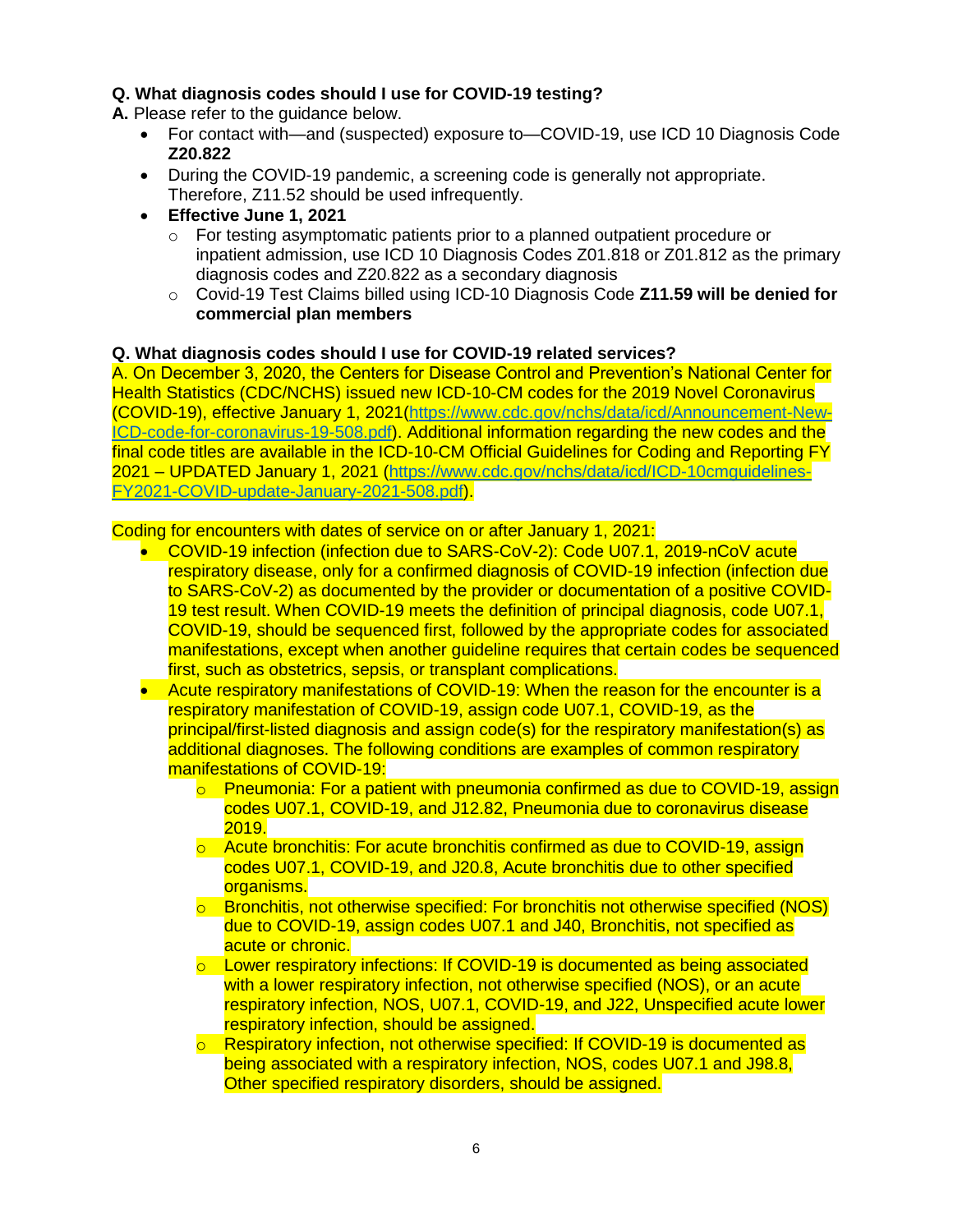- $\circ$  Acute respiratory distress syndrome: For acute respiratory distress syndrome (ARDS) due to COVID-19, assign codes U07.1, COVID-19, and J80, Acute respiratory distress syndrome.
- o Acute respiratory failure: For acute respiratory failure due to COVID-19, assign code U07.1, COVID-19, and code J96.0-, Acute respiratory failure.
- Non-respiratory manifestations of COVID-19: When the reason for the encounter is a non-respiratory manifestation (e.g., viral enteritis) of COVID-19, assign code U07.1, COVID-19, as the principal/first-listed diagnosis and assign code(s) for the manifestation(s) as additional diagnoses.
- For asymptomatic individuals with actual or suspected exposure to COVID-19, assign code Z20.822, Contact with and (suspected) exposure to COVID-19.
- For symptomatic individuals with actual or suspected exposure to COVID-19 and the infection has been ruled out, or test results are inconclusive or unknown, assign code Z20.822, Contact with and (suspected) exposure to COVID-19.
- Signs and symptoms without definitive diagnosis of COVID-19: For patients presenting with any signs/symptoms associated with COVID-19 (such as fever, etc.) but a definitive diagnosis has not been established, assign the appropriate code(s) for each of the presenting signs and symptoms such as:
	- o R05 Cough
	- o R06.02 Shortness of breath
	- o R50.9 Fever, unspecified

If a patient with signs/symptoms associated with COVID-19 also has an actual or suspected contact with—or exposure to—COVID-19, assign Z20.822, Contact with and (suspected) exposure to COVID19, as an additional code.

#### **Q. If a provider doing work outside of their normal scope (i.e., an anesthesiologist working in the Emergency room), will Fallon cover their services?**

A. If the work being done by the provider in question is included in their credentialed scope of service, and if our provider contract is set up to pay this type of claim, Fallon will pay these claims.

#### **Q. Will providers receive full payment for services rendered when the member has no cost-sharing?**

A. Yes. Providers will receive full payment for services rendered—including the member costshare amount—based on their fee schedule.

## Coverage/Member cost-sharing

### **Q. Will Fallon waive deductible and/or cost-sharing requirements for enrollees with costs related to COVID-19 testing or treatment?**

A. Yes. Fallon members will have no cost-sharing for medically necessary COVID-19 services until further notice.

## **Q. What COVID-19 related testing is Fallon covering?**

A. Fallon is covering COVID-19 diagnostic testing based on CDC and other regulatory guidance. If a provider orders a COVID-19 diagnostic test based on medical necessity, i.e. the patient exhibits symptoms or has been exposed to a known COVID-19 positive individual, that test will be covered with no cost-sharing to the member. Please note that Federal guidelines do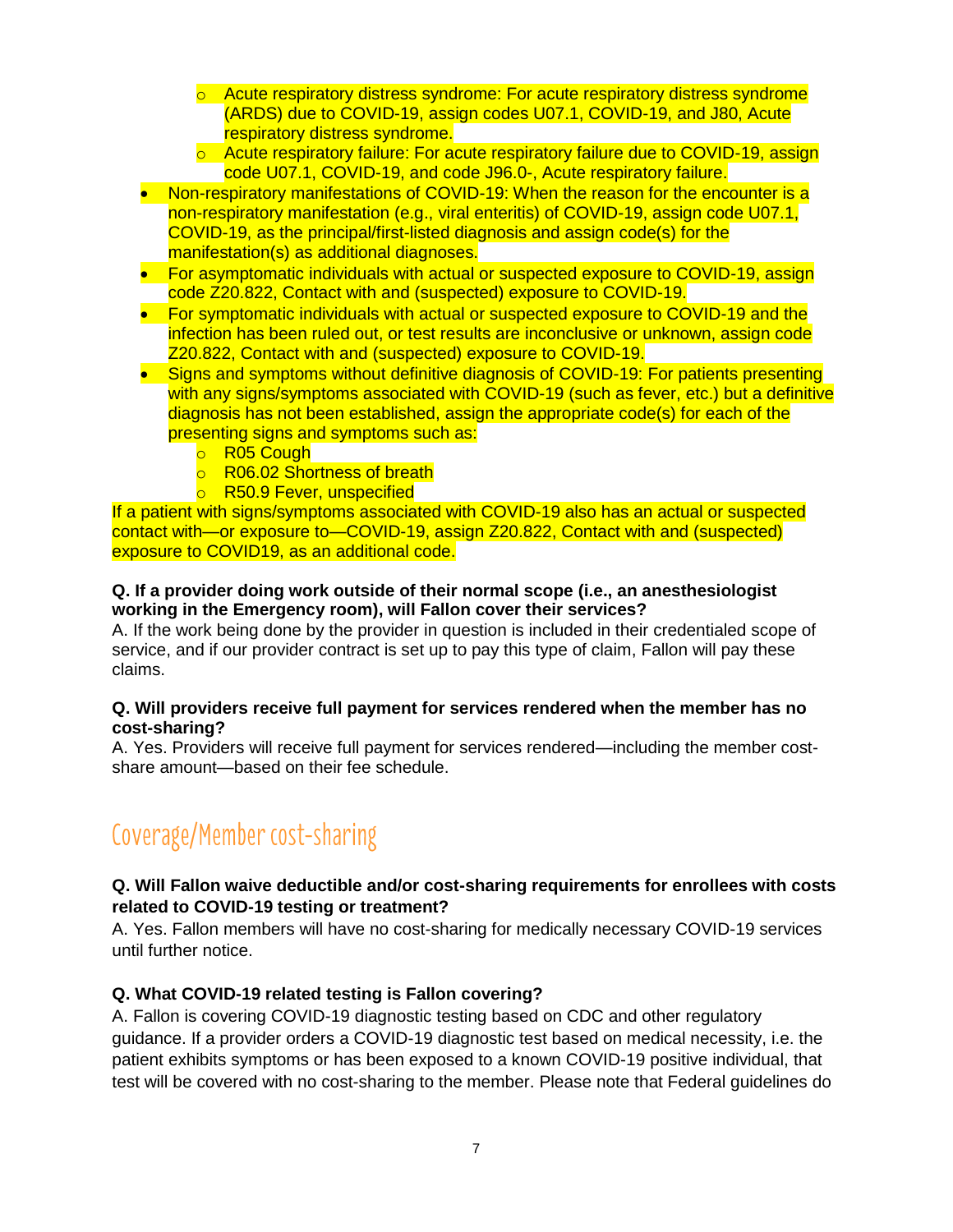not support the use of antibody testing to diagnose or exclude COVID-19 infection. Therefore, Fallon Health requires prior authorization for COVID-19 antibody testing.

## **Q. Is Fallon covering specimen collection for COVID-19 diagnostic testing?**

A. Until further notice, Fallon is covering specimen collection for COVID-19 diagnostic testing. Fallon will then evaluate the continued need for flexibilities related to COVID-19. Please see the Laboratory and Pathology Payment Policy for the applicable CPT and HCPCS codes for details: [http://www.fchp.org/en/providers/criteria-policies-guidelines/payment-policies.aspx.](http://www.fchp.org/en/providers/criteria-policies-guidelines/payment-policies.aspx)

#### **Q. Are referrals required for any services for Fallon Health members** while the applicable Massachusetts Executive Order is in effect**?**

A. *For Fallon Medicare Plus, Fallon Medicare Plus Central and NaviCare:* while we are encouraging members to contact their primary care provider first for discussion and advice, based on guidance from the Centers for Medicare & Medicaid Services, referrals will not be required for members of these plans until further notice.

A. *For Medicaid ACO Plans: Fallon 365 Care, Wellforce Care Plan, and Berkshire Fallon Health Collaborative:* while we are encouraging members to contact their primary care provider first for discussion and advice, based on guidance from MassHealth, referrals will not be required for members of these plans until further notice.

A. *For Fallon Commercial products and Community Care:* PCP referrals are still required for applicable services.

### **Q. Should we be collecting copayments and/or other cost-sharing from Fallon patients whose services are being billed with COVID-19 diagnosis code?**

A. Fallon members will have no cost-sharing for medically necessary COVID-19 services, so you should not collect any copayments and/or other cost-sharing for services billed as COVID-19, until further notice.

## **Q. Are you adhering to the suspension of prior authorization for discharge to home health, rehab and skilled nursing facilities? What is your prior authorization process for post-acute admissions?**

A. Fallon Health will still require notification of the admission and use of contracted facilities. Providers will need to fax Fallon the SNF/Acute Rehab Admission Review Request Form (or the Universal Standard Prior Authorization Form) to 1-508-368-9014. The exception to this is if the individual had been treated for COVID-19. Fallon will provide prior authorization for COVID-19 cases only if requested by the post-acute care provider.

We will be conducting concurrent review and retrospective review in some cases. Please continue to adhere all guidelines for coverage (IQ, CMS, Medicaid, etc.) You may contact Fallon directly in advance of the post-acute transfer to ensure coverage. In the event you are unable to locate a facility to accept the member, please contact us directly and we will provide assistance.

## **Q. Will Fallon extend home health authorizations for more than 30 days?**

A. Yes. Upon request, we are extending previously approved home health authorizations for up to 90 days as described below.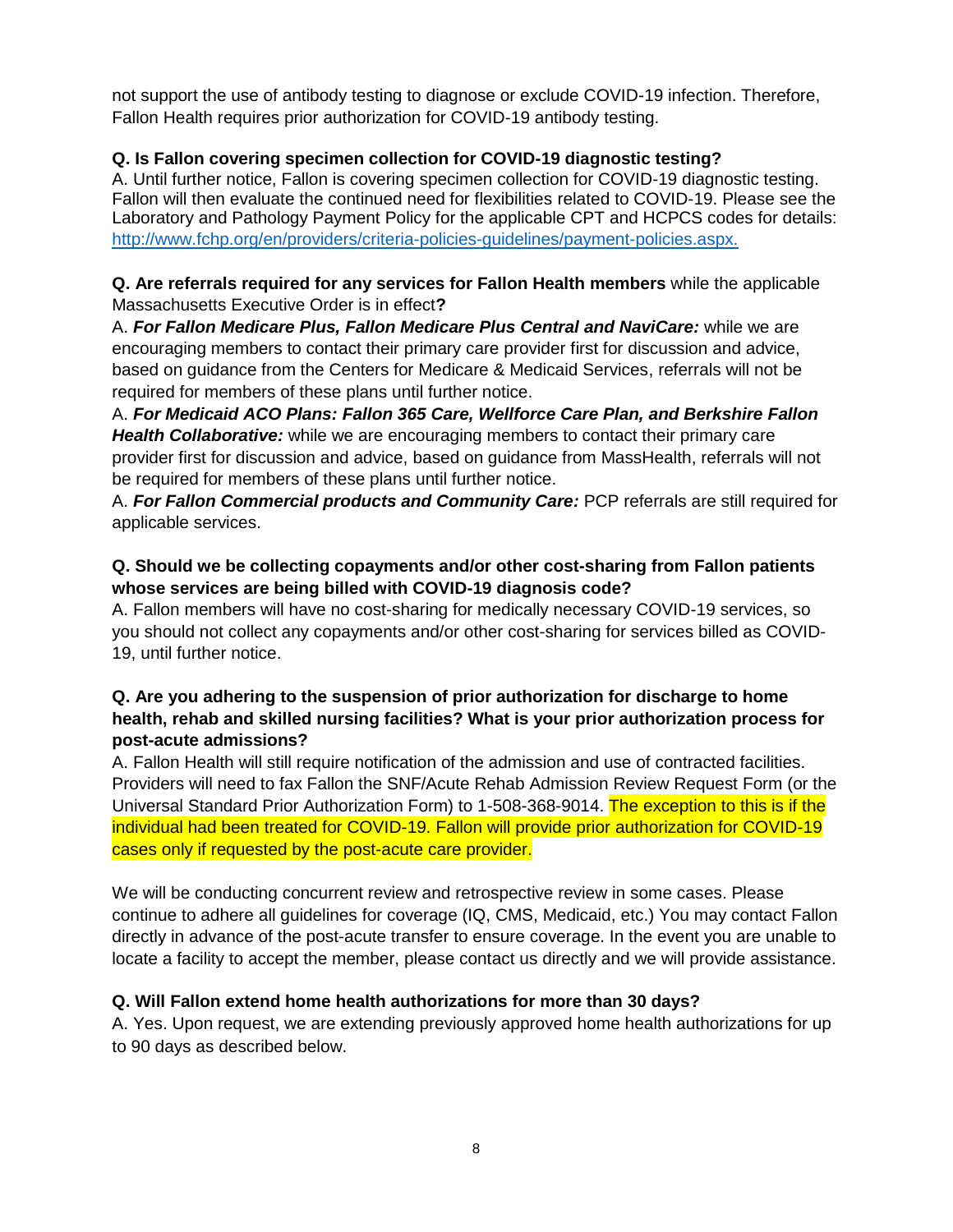#### **Q Do home care services after treatment of COVID-19 require authorization?**

A. In accordance with DOI Bulletin 2021-03, home health care following an inpatient hospital admission for the treatment of COVID-19 remains covered without prior authorization. Home health agency providers must continue to submit notification to Fallon Health within 48 hours of the first home health care visit.

As of April 1, 2021, for home health care related to conditions other than *COVID-19*, the prior authorization requirements have been reinstated for covered home health services*.* This includes the start of home health care following an inpatient hospital admission for conditions other than COVID-19. Home health agency providers must submit requests for authorization in accordance with our standard prior authorization processes.

#### **Q. Is Fallon covering a 90-day supply of non-pharmaceutical supplies, i.e., durable medical equipment, formula, wound care supplies, etc.?**

A. Fallon is allowing up to a 90-day supply of standard items with notification from the provider. Authorizations are extended accordingly, upon notification.

## **Telemedicine**

#### **Q. Is Fallon covering telemedicine services to ensure access to care while reducing the opportunities for disease transmission?**

A. Yes. Until further notice, Fallon is covering telemedicine visits for all members for both COVID-19 and non-COVID-19 related services for all members. Cost sharing will be waived for COVID 19 related services.

Additionally, until further notice, for telehealth visits providers will be reimbursed at the same rate as an in-person visit. For full details of the policy, please visit the payment policies page on our provider portal at [http://www.fchp.org/en/providers/criteria-policies-guidelines/payment](http://www.fchp.org/en/providers/criteria-policies-guidelines/payment-policies.aspx)[policies.aspx.](http://www.fchp.org/en/providers/criteria-policies-guidelines/payment-policies.aspx)

Fallon members who have the Teladoc benefit and/or NurseConnect can also use those channels to receive medical services or advice.

#### **Q. What provider types/services done via telemedicine are covered?**

A. Until further notice, the following providers are eligible to furnish telehealth services:

- Physicians, podiatrists, optometrists
- Nurse practitioners
- Physician assistants
- Nurse-midwives
- Clinical nurse specialists
- Certified registered nurse anesthetists
- Clinical psychologists and clinical social workers
- Registered dietitians or nutrition professionals
- Physical therapists
- Occupational therapists
- Speech-language pathologists